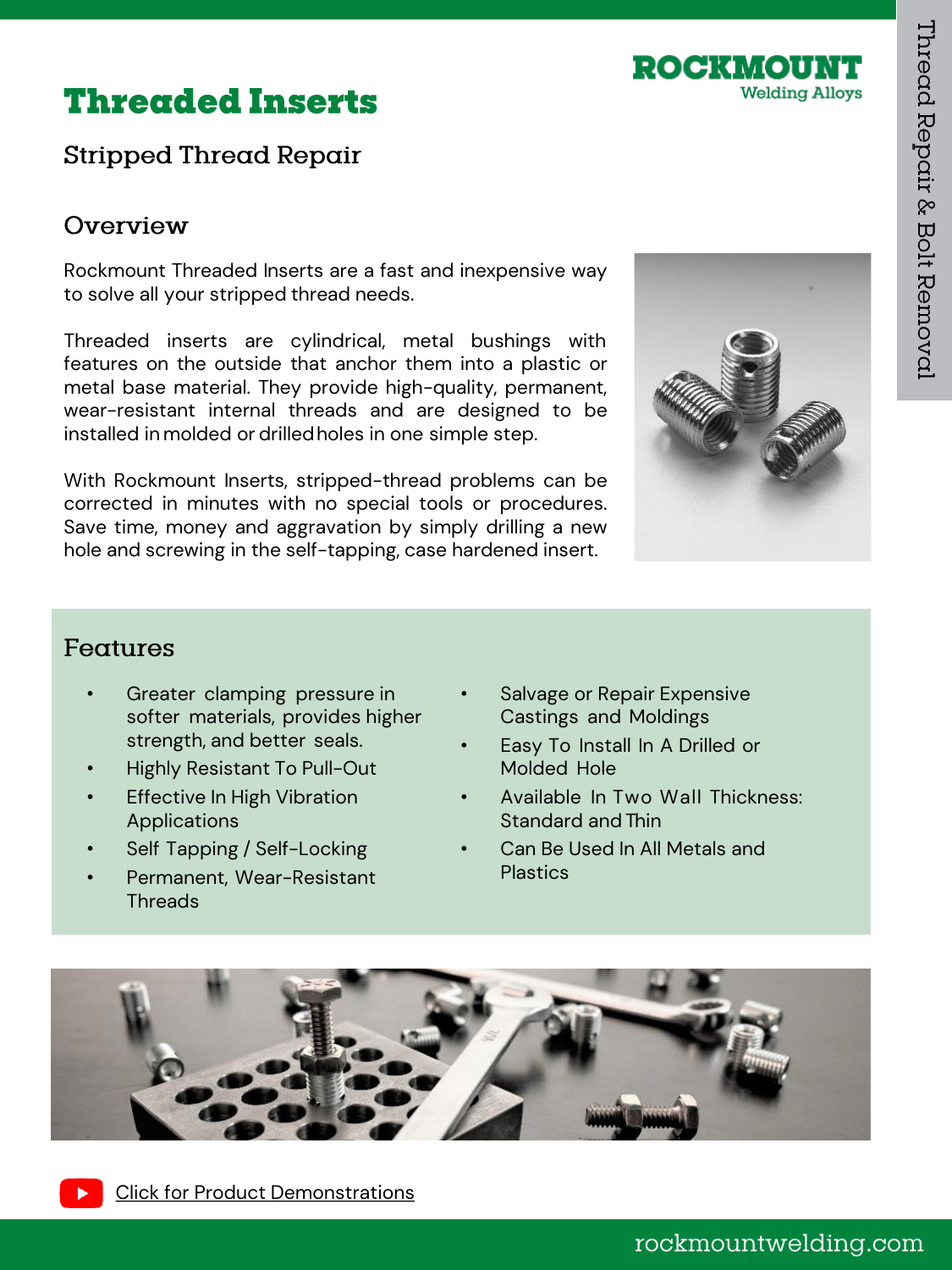



# Threaded Inserts vs. Heli-Coil™

Rockmount Threaded Inserts solve many of the common problems associated with the Heli-Coil™ process of thread repair – saving time, money and aggravation.

| Heli-Coil <sup>™</sup> Problems | <b>Threaded Insert Solutions</b>        |
|---------------------------------|-----------------------------------------|
| • Need To Tap                   | • Self Tapping                          |
| • Need Special Tools            | • No Special Tools Needed               |
| • Multiple Steps/Time Consuming | • Fast, Simple Install                  |
| • Strip or Pull Out             | • Will Not Pull Out                     |
| • Can Back Out                  | • Self Locking                          |
| • Temporary Repairs             | • Permanent                             |
| • Spiral Coil                   | $\cdot$ 55 – 60 RC Solid                |
| • Thin Wall Repair Difficult    | Thin Wall Repair Made Easy<br>$\bullet$ |
| • Poor Thread Quality           | Meet Rigid Standards<br>$\bullet$       |

# **Threaded Insert Kits**

### We have a wide variety of insert kits available.

Rockmount Threaded Insert Kits come in both standard (coarse and fine) and metric. We also have thin wall and regular wall thickness depending on your needs. Please contact us for complete details on available options.

Here are a couple examples of our kits:



Large Stud Repair Kit w/ Brutus Arc Rod



Thin Wall Threaded Insert Kit w/ LaserBest Drill Bits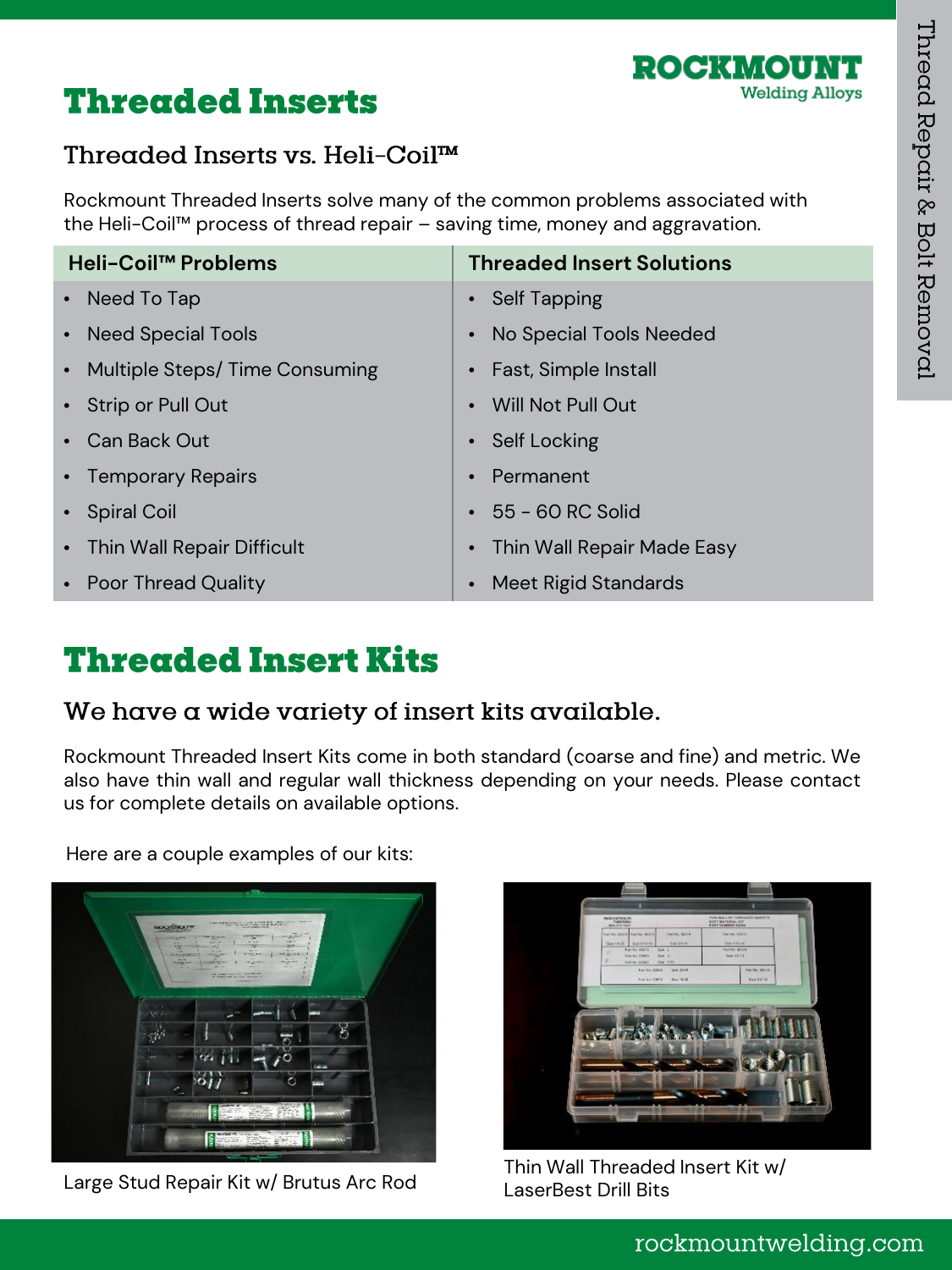

# **Threaded Inserts**

# Stripped Thread Repair

# Instructions

Use the standard insert where space is not an issue. Installation of the standard insert allows more flexibility with critical tolerances.

Use the thin-walled insert where space is limited, and the insert may be near the edge of the housing. Small motors, transmission cases and landscaping equipment are examples.

# Step 1

Drill out the damaged threads to the size of the insert you wish to use. The more parallel the sides of the hole the better the repair will be. (See the drill chart).

Experimentation on a scrap part is advised when possible.





# Step 2



Attach the Threaded Insert to the tip of a Grade 8 nut and bolt leaving the holes in the insert open. Twist the nut to the top of the insert.

# Step<sub>3</sub>



With a nut or socket, and working on the nut, screw the Threaded Insert into the hole until the insert is flush with the surface of the housing.

# Step 4

Loosen the nut and remove the bolt. Your permanent repair is complete.



rockmountwelding.com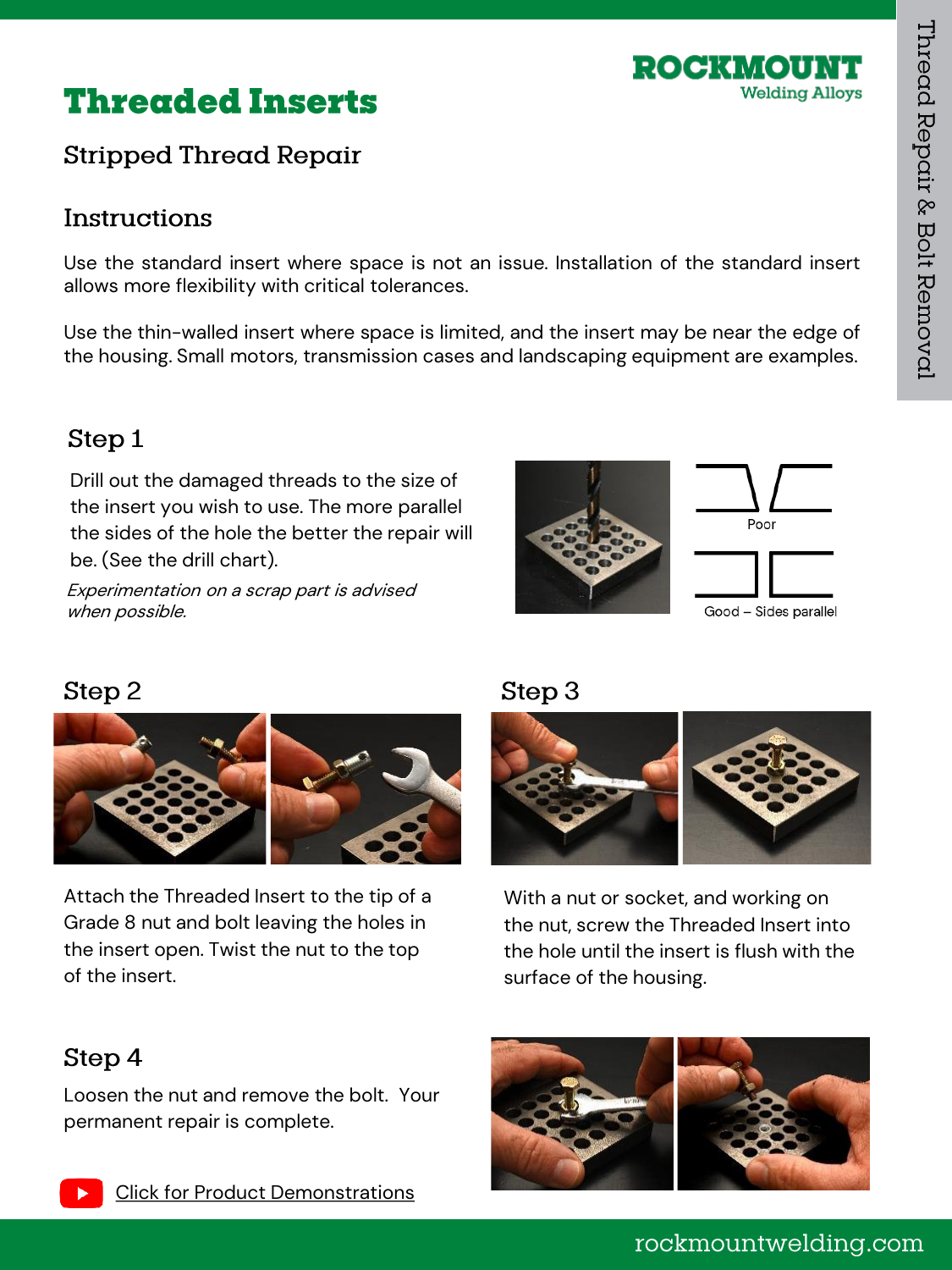

# **Threaded Inserts**

# Available Size and Thickness Options

Threaded inserts are available in both standard and thin-walled options. Sizing comes in both fractional and metric.

# **Standard Wall**

For most applications

### **Fractional Sizing**  The Metric Sizing

| <b>Insert Size</b> | Part # | <b>Insert Size</b> | Part # | <b>Insert Size</b> | Pitch (mm)     | Part # |
|--------------------|--------|--------------------|--------|--------------------|----------------|--------|
| $6 - 32$           | 90402  | $7/16 - 14$        | 90412  | 3mm                | 0.5            | 90443  |
| $8 - 32$           | 90403  | $7/16 - 20$        | 90413  | 3.5 <sub>mm</sub>  | 0.6            | 90444  |
| $10 - 24$          | 90404  | $1/2 - 13$         | 90414  | 4 <sub>mm</sub>    | 0.7            | 90445  |
| $10 - 32$          | 90405  | $1/2 - 20$         | 90415  | 5 <sub>mm</sub>    | 0.8            | 90446  |
| $1/4 - 20$         | 90406  | $9/16 - 12$        | 90416  | 6 <sub>mm</sub>    | <b>1.00</b>    | 90447  |
| $1/4 - 28$         | 90407  | $9/16 - 18$        | 90417  | 8 <sub>mm</sub>    | 1.25           | 90448  |
| $5/16 - 18$        | 90408  | $5/8 - 11$         | 90418  | 10mm Fine          | 1.25           | 90440  |
| $5/16 - 24$        | 90409  | $5/8 - 18$         | 90419  | 10mm Coarse        | 1.5            | 90449  |
| $3/8 - 16$         | 90410  | $3/4 - 10$         | 90420  | $12 \text{mm}$     | 1.75           | 90450  |
| $3/8 - 24$         | 90411  | $3/4 - 16$         | 90421  | 14 <sub>mm</sub>   | $\overline{2}$ | 90451  |
|                    |        |                    |        | 16 <sub>mm</sub>   | 1.5            | 90452  |
|                    |        |                    |        | 20 <sub>mm</sub>   | 2.5            | 90454  |

# Thin Wall

For Applications where space is limited and the insert may be near the edge of the housing. Such as small motors and transmission cases.

| <b>Fractional Sizing</b> |        | <b>Metric Sizing</b> |            |        |
|--------------------------|--------|----------------------|------------|--------|
| <b>Insert Size</b>       | Part # | <b>Insert Size</b>   | Pitch (mm) | Part # |
| $1/4 - 20$               | 90372  | 3 <sub>mm</sub>      | 0.5        | 90443  |
| $5/16 - 18$              | 90373  | 3.5 <sub>mm</sub>    | 0.6        | 90444  |
| $3/8 - 16$               | 90374  | 4 <sub>mm</sub>      | 0.7        | 90445  |
| $7/16 - 14$              | 90375  | 5 <sub>mm</sub>      | O.8        | 90446  |
| $1/2 - 13$               | 90376  |                      |            |        |
| $1/4 - 20$               | 90372  |                      |            |        |
| $5/16 - 18$              | 90373  |                      |            |        |

# rockmountwelding.com